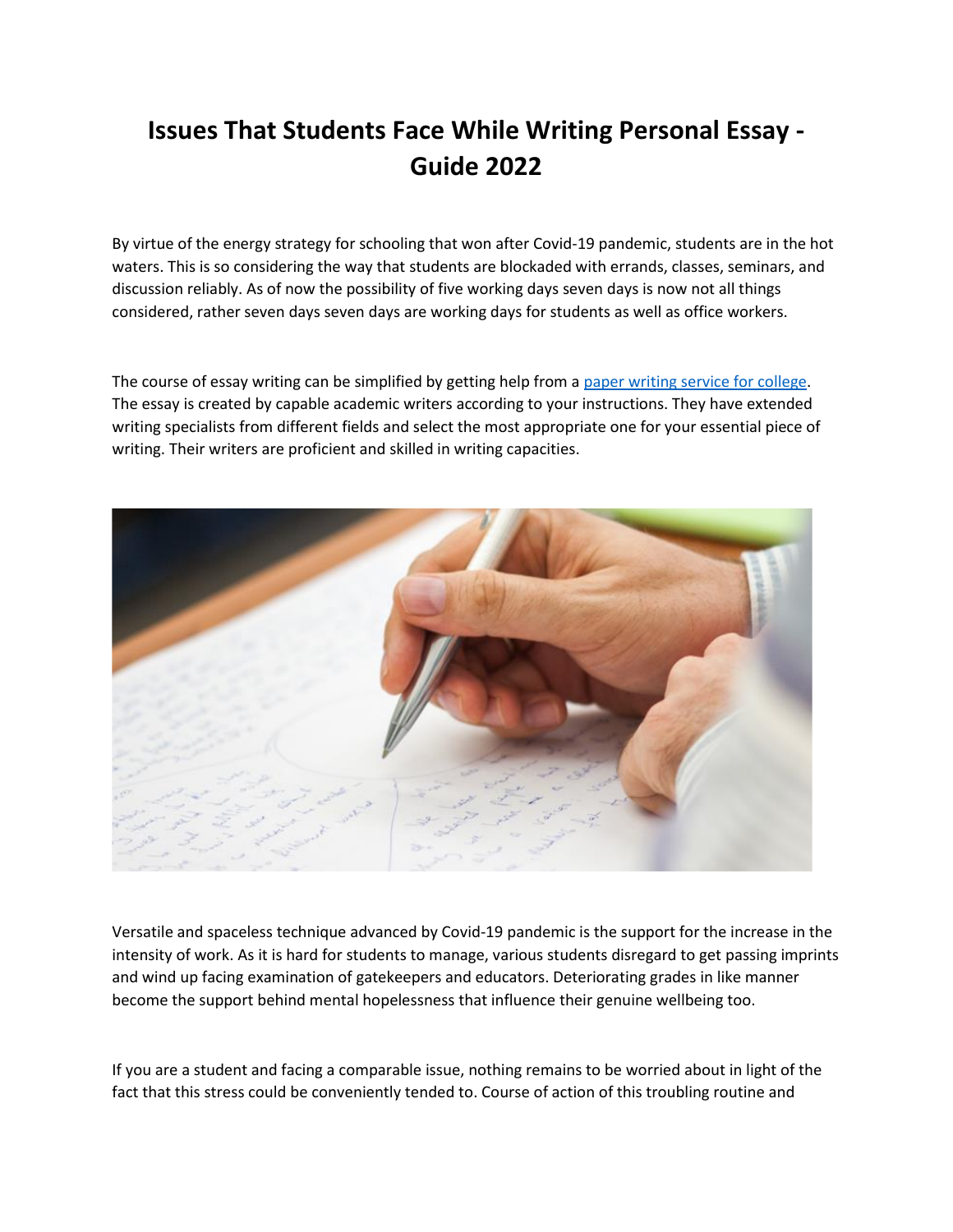lowering grades is by availing an [essay writing service](https://www.collegeessay.org/) for assuring better grades. This could save you from pointless difficulty because of meeting short convenience deadlines.

Subsequently, simply availing the writing services introduced by experts can save you from adverse outcomes and the issues looked by students in writing unequivocal essays or reports. For instance, consider the topic of writing an individual essay where you want to write about your own trip of instruction, instructive experiences, progression, or formation of mental convictions. Permit us to consider what kind of ordinary issues that students face while writing individual essays.

In solicitation to help the services given by a specialist [essay writer,](https://www.essaywritingservice.college/) you truly need to explain them with the instructions since experts cause your report as you to explain them to be. This is a straightforward and basic cycle that can save you or any student either at undergrad level or post-doctorate level from the uneasiness and inconvenience of the advantageous passages.

On a very basic level, individual essays ought to be depicted according to the viewpoint of a first individual, but various students portray themselves from someone else's standpoint that lose the encapsulation of an individual essay. This in like manner could wind up deducting your imprints assuming such an errand including individual essay is relied upon to be finished by you.

Other than that, they can in like manner have the talk created from a specialist [essay writing service](https://www.myperfectpaper.net/) that gives an online office to offer customized sorts of help. Nevertheless, you can moreover use your previous experience, go through a couple of best locations before, notice a couple of recordings, and have some investigation. You ought to have the choice to write it yourself.

As in any essay, there should be three critical parts specifically introduction, body, and end. In private essays, a couple of students could go up against the issue of organizing their essay into these parts and pen down their essay writing task in an arbitrary way where these critical pieces of the essay couldn't be isolated.

Another worry looked by the amount of students includes the setback of a catch in the introductory piece of the individual essay. Lacking the catch recommends that you can't spread out a relationship with your peruser. The deficiency of a catch prompts the shortage of brightness and interest of the peruser that makes your own essay average as the thought of the normal group isn't drawn.

You can get some information about the openness of master writers who can address your interests. You can similarly straightforwardly interface with subject matter experts, asking them to write my paper in the normal way as mentioned by my educator. Subsequently, it might be sensible for you to manage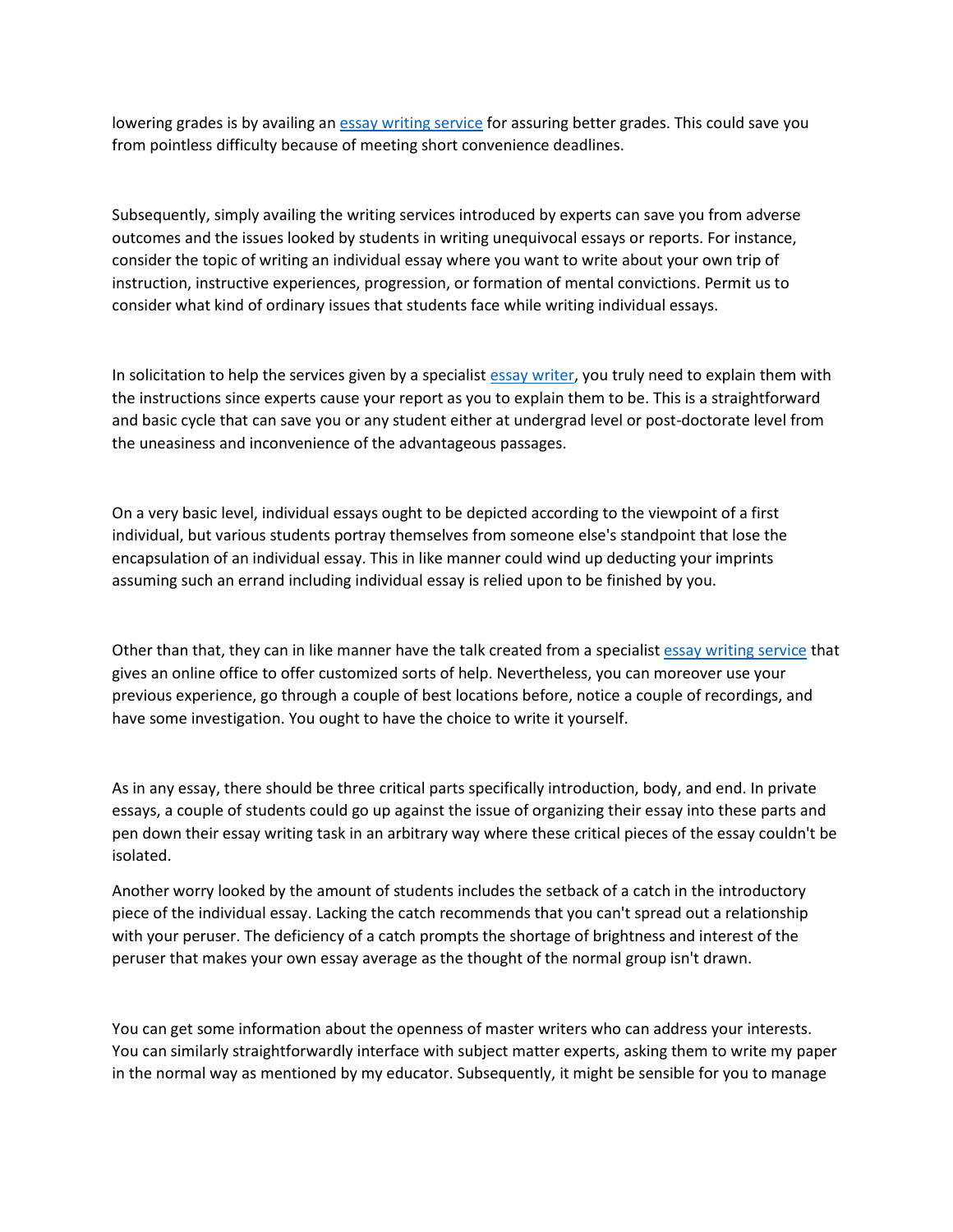various assignments all the while effectively. I for each situation circumspectly consider my declaration use when I ask a [college essay writer](https://www.writemyessay.help/) to write my essay.

The second issue that the greater part of students face is the shortfall of language and writing expertise that is reflected in the beginning of an individual essay by clichés, for instance, opening the essay with some striking assertion or adage that makes your own essay unacademic, therefore could lose marks. A couple of students have hardly any familiarity with these basic things to begin an individual essay, this obliviousness of the essentials of an individual essay is another test looked by students.

In the body section, critical representations drawn from your experience ought to be portrayed. Different students disregard to do as, for example, they can't clearly examine their journey or life processes, incapable to distinguish their misunderstandings and shortcomings that end up in concluding some important outline for depiction in this piece of individual essay. This frail legitimate procedure is a consequence of the academic establishment that forgets to tell them the best way to take out closes from express conditions in a fair manner.

Various students face the trial of lacking writing capacities. Anyway they could portray and state what they need to say, they need ability that disappoints the peruser. A couple of students could similarly use misleading language, inappropriate articulations, and words, linguistic bungles, highlight issues, or others. These writing issues could incite the piece of individual essays of inferior quality, not deserving of grading high.

One of the huge hardships looked by different students while writing their own essay is an inability to show their initiative capacities, resources, ability to overcome shortcoming and present themselves as a positive individual who emerges out of a crisis. This inability of presenting various points most likely won't allow the individual essay of students to stand out and stun or interface with the perusers.

Inclusion of a delineation toward the finish of the essay is normal in any private essay. In case of poor insightful limits, a student is in a tough situation that couldn't ensure the individual being referred to promising grades. To beat the various hardships in examination, writing, capacity, as well as tone, students need to search for help from instructors, or seniors.

Other than instructors, students could in like manner search for help from online master writers so they could improve private essays by minimizing these concerns, and in various cases, they could comprehend where they have been to address what course and they need which required capacities. Following [paper writing service cheap](https://essayhours.com/) licenses students to have the choice to impart their considerations within certain limitations. You will show up.